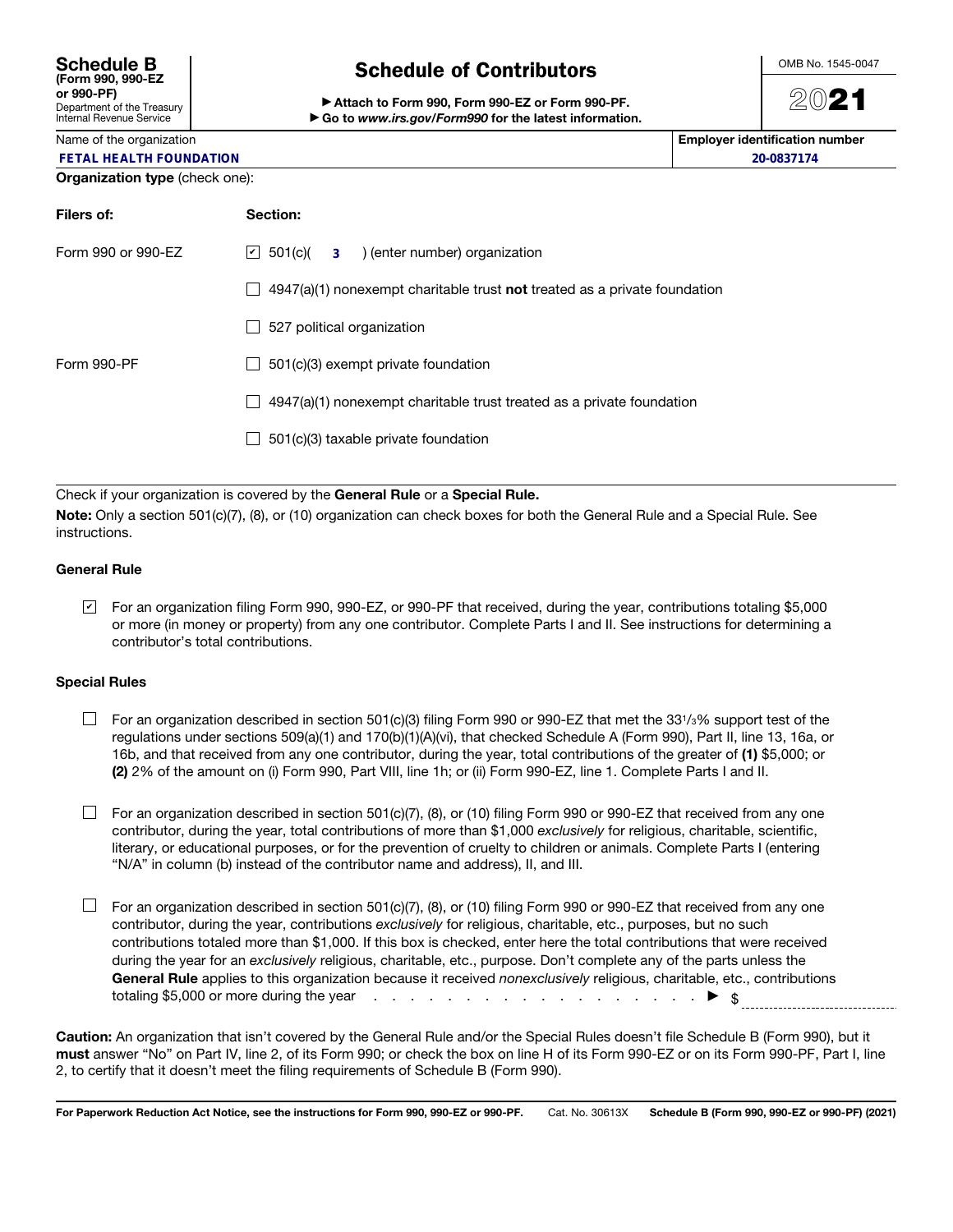| LDE.<br>$990 - E$<br>. (2021)<br>Schedule<br>∠aar i<br>990.<br>ರ (Form<br>υı<br><i>ສສບ</i> | Page | Οt | nt |  |
|--------------------------------------------------------------------------------------------|------|----|----|--|
|                                                                                            |      |    |    |  |

|                | Schedule B (Form 990, 990-EZ or 990-PF) (2021)                                                                              |                                   | Page<br>1 of 1 of <b>Part I</b>                                                                                               |
|----------------|-----------------------------------------------------------------------------------------------------------------------------|-----------------------------------|-------------------------------------------------------------------------------------------------------------------------------|
|                | Name of organization<br><b>FETAL HEALTH FOUNDATION</b>                                                                      |                                   | <b>Employer identification number</b><br>20-0837174                                                                           |
| Part I         | <b>Contributors</b> (see instructions). Use duplicate copies of Part I if additional space is needed.                       |                                   |                                                                                                                               |
| (a)<br>No.     | (b)<br>Name, address, and ZIP + 4                                                                                           | (c)<br><b>Total contributions</b> | (d)<br><b>Type of contribution</b>                                                                                            |
| $\overline{1}$ | Cincinnati Children's Hospital<br><b>Fetal Care Program</b><br>3333 Burnet Ave<br><b>Location T</b><br>Cincinnati, OH 45229 | \$<br>10,000                      | Person<br>⊻<br>Payroll<br><b>Noncash</b><br>(Complete Part II for<br>noncash contributions.)                                  |
| (a)<br>No.     | (b)<br>Name, address, and ZIP + 4                                                                                           | (c)<br><b>Total contributions</b> | (d)<br><b>Type of contribution</b>                                                                                            |
| $^{2}$         | <b>UC Davis Children's Hospital</b><br><b>Fetal Care and Treatment Center</b><br>2315 Stockton Blvd<br>Sacramento, CA 95817 | \$<br>5,000                       | Person<br>$\vert\bm{\mathsf{v}}\vert$<br>Payroll<br><b>Noncash</b><br>(Complete Part II for<br>noncash contributions.)        |
| (a)<br>No.     | (b)<br>Name, address, and ZIP + 4                                                                                           | (c)<br><b>Total contributions</b> | (d)<br><b>Type of contribution</b>                                                                                            |
| 3 <sup>2</sup> | <b>Momenta Pharmaceuticals</b><br>301 Binney Street<br>Cambridge, MA 02412                                                  | \$<br>10,000                      | $\vert\bm{\mathsf{v}}\vert$<br>Person<br>Payroll<br><b>Noncash</b><br>(Complete Part II for<br>noncash contributions.)        |
| (a)<br>No.     | (b)<br>Name, address, and ZIP + 4                                                                                           | (c)<br><b>Total contributions</b> | (d)<br>Type of contribution                                                                                                   |
| $\frac{4}{1}$  | <b>Children's Minnesota</b><br><b>Midwest Fetal Care Center</b><br>2545 Chicago Ave South<br>Minneapolis, MN 55404          | ¢<br>5,000                        | <b>Person</b><br>$\vert\bm{\mathsf{v}}\vert$<br>Payroll<br><b>Noncash</b><br>(Complete Part II for<br>noncash contributions.) |
| (a)<br>No.     | (b)<br>Name, address, and ZIP + 4                                                                                           | (c)<br><b>Total contributions</b> | (d)<br><b>Type of contribution</b>                                                                                            |
| 5 <sub>5</sub> | <b>Children's Hospital Colorado</b><br><b>Colorado Fetal Care Center</b><br>13123 E 16th Avenue<br><b>Aurora, CO 80045</b>  | \$<br>5,000                       | <b>Person</b><br>$\vert\bm{\mathsf{v}}\vert$<br>Payroll<br><b>Noncash</b><br>(Complete Part II for<br>noncash contributions.) |
| (a)<br>No.     | (b)<br>Name, address, and ZIP + 4                                                                                           | (c)<br><b>Total contributions</b> | (d)<br>Type of contribution                                                                                                   |
|                |                                                                                                                             | \$                                | Person<br>Payroll<br><b>Noncash</b><br>(Complete Part II for<br>noncash contributions.)                                       |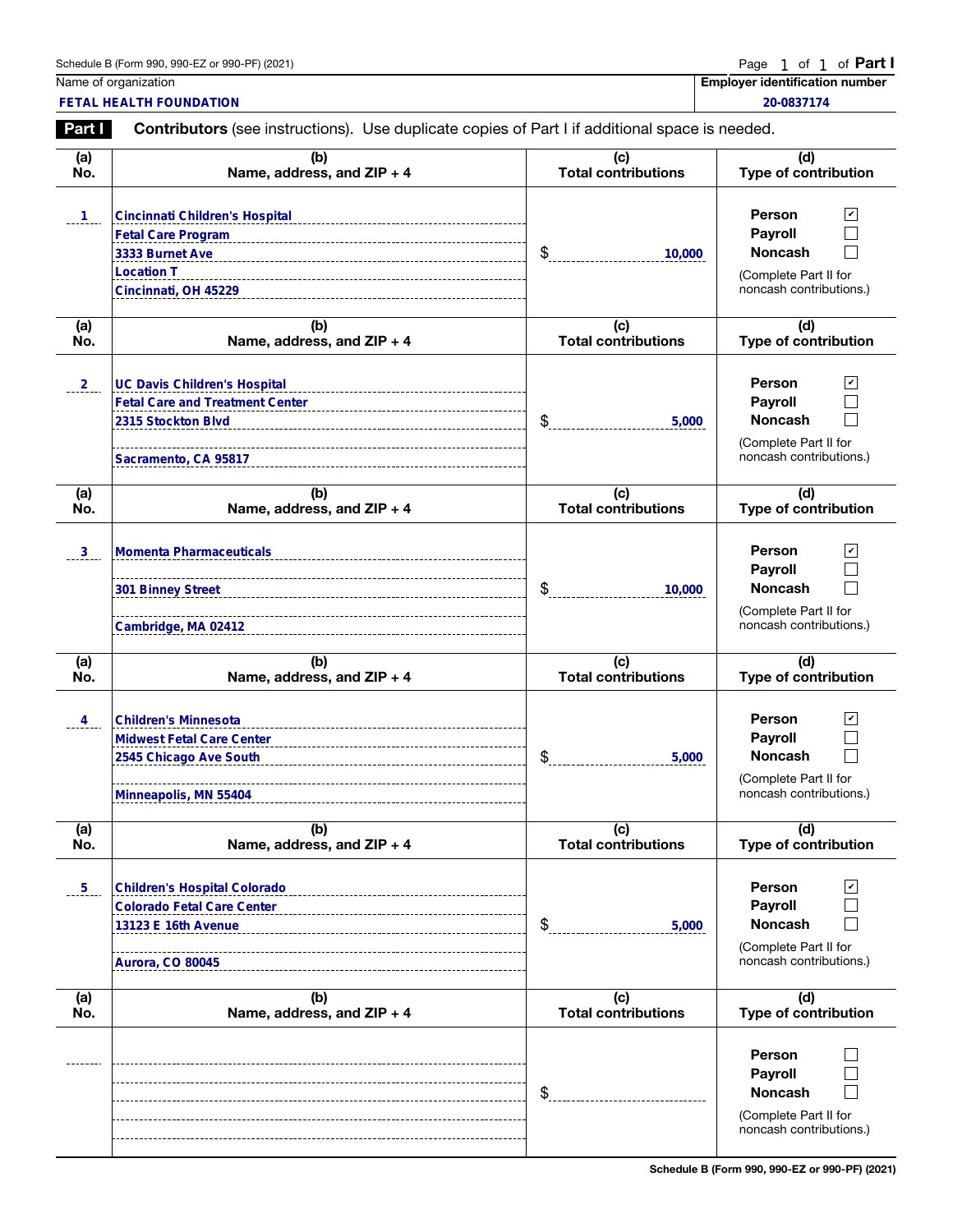Name of organization **Employer identification number** Name of organization **number** 

**FETAL HEALTH FOUNDATION 20-0837174**

Part II Noncash Property (see instructions). Use duplicate copies of Part II if additional space is needed.

| (a) No.<br>from<br>Part I | (b)<br>Description of noncash property given | (c)<br>FMV (or estimate)<br>(See instructions.) | (d)<br>Date received |
|---------------------------|----------------------------------------------|-------------------------------------------------|----------------------|
|                           |                                              | $\frac{1}{2}$                                   |                      |
| (a) No.<br>from<br>Part I | (b)<br>Description of noncash property given | (c)<br>FMV (or estimate)<br>(See instructions.) | (d)<br>Date received |
|                           |                                              | \$                                              |                      |
| (a) No.<br>from<br>Part I | (b)<br>Description of noncash property given | (c)<br>FMV (or estimate)<br>(See instructions.) | (d)<br>Date received |
|                           |                                              | $\mathcal{L}_{\mathcal{L}}$                     |                      |
| (a) No.<br>from<br>Part I | (b)<br>Description of noncash property given | (c)<br>FMV (or estimate)<br>(See instructions.) | (d)<br>Date received |
|                           |                                              | $\frac{1}{2}$                                   |                      |
| (a) No.<br>from<br>Part I | (b)<br>Description of noncash property given | (c)<br>FMV (or estimate)<br>(See instructions.) | (d)<br>Date received |
|                           |                                              | \$                                              |                      |
| (a) No.<br>from<br>Part I | (b)<br>Description of noncash property given | (c)<br>FMV (or estimate)<br>(See instructions.) | (d)<br>Date received |
|                           |                                              | \$                                              |                      |